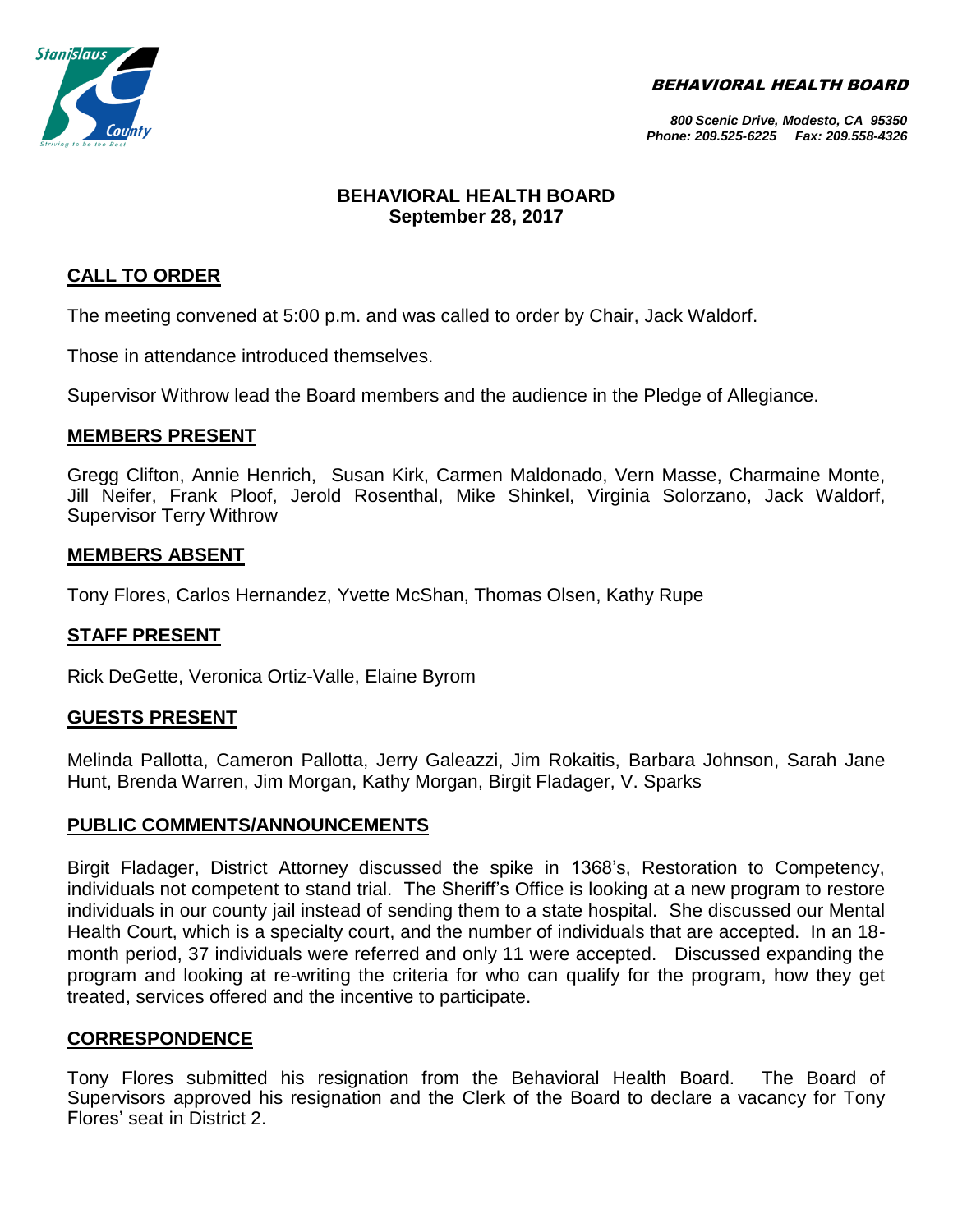## **APPROVAL OF MINUTES**

Action: Mike Shinkel made the motion to approve the Behavioral Health Board minutes of August 24, 2017, Virginia Solorzano second the motion.

#### **CONSUMER REPORTS/COMMENTS**

Jack announced a workshop on "Delivering the ABC's of Local Advocacy" is scheduled for October 3, 2017, from 9:00 a.m. to 3:30 p.m. at the Sutter Health and Education Center. In addition, a Quarterly Central Region Meeting and Mental Health Board Training is scheduled for October 20 and 21, 2017 from 8:30 to 4:00 p.m. in Sacramento. Annie shared a "Recovery Celebration" is scheduled for Friday, September 29, 2017 from 1:00 to 3:00 p.m. at 305 Downey Avenue. Flyers for these events are in the packet.

## **FAMILY MEMBER REPORTS/COMMENTS** – None

## **BOARD OF SUPERVISORS REPORT**

Supervisor Withrow reported everyone located at the condemned apartment building have been relocated. It was a collaborative effort to get everyone placed. At Tuesday's meeting the cannabis, Prop 64 issue was discussed. A decision was made, to move forward and look at the possibilities of allowing grows, and only indoor grows, within the unincorporated areas. Looking at allowing 61 permits be issued and shut down illegal operations.

## **PRESENTATION -** Pebbles in the Pond – A Mother's Quest to Make a Difference

Melinda Pallotta shared her story of a life changing tragedy, losing her son to drugs, and how she is working to make a difference for the youth in our community by speaking at the Wakeup Program, a nine-week educational program designed for youth ages 11-17 years old and their parents. This class is facilitated by a police officer with assistance from law enforcement personnel, family service agencies, and community organizations. The goal is to teach young people to make correct choices and understand that the decisions they make today will affect their future. She is speaking at parenting classes, working to place warning labels on prescription drugs, and reaching out to someone who is suffering.

## **SLATE OF OFFICERS**

Jack asked for volunteers to serve on the Nominating Committee. Jerry Rosenthal and Frank Ploof volunteered.

## **COMMITTEE REPORTS**

## Executive Committee

The BHB Annual Report was discussed. All committee reports have been submitted, with the exception of one. Jack also encouraged members to participate in an additional committees meeting, if their time allows. Members can actively participate on more than one committee.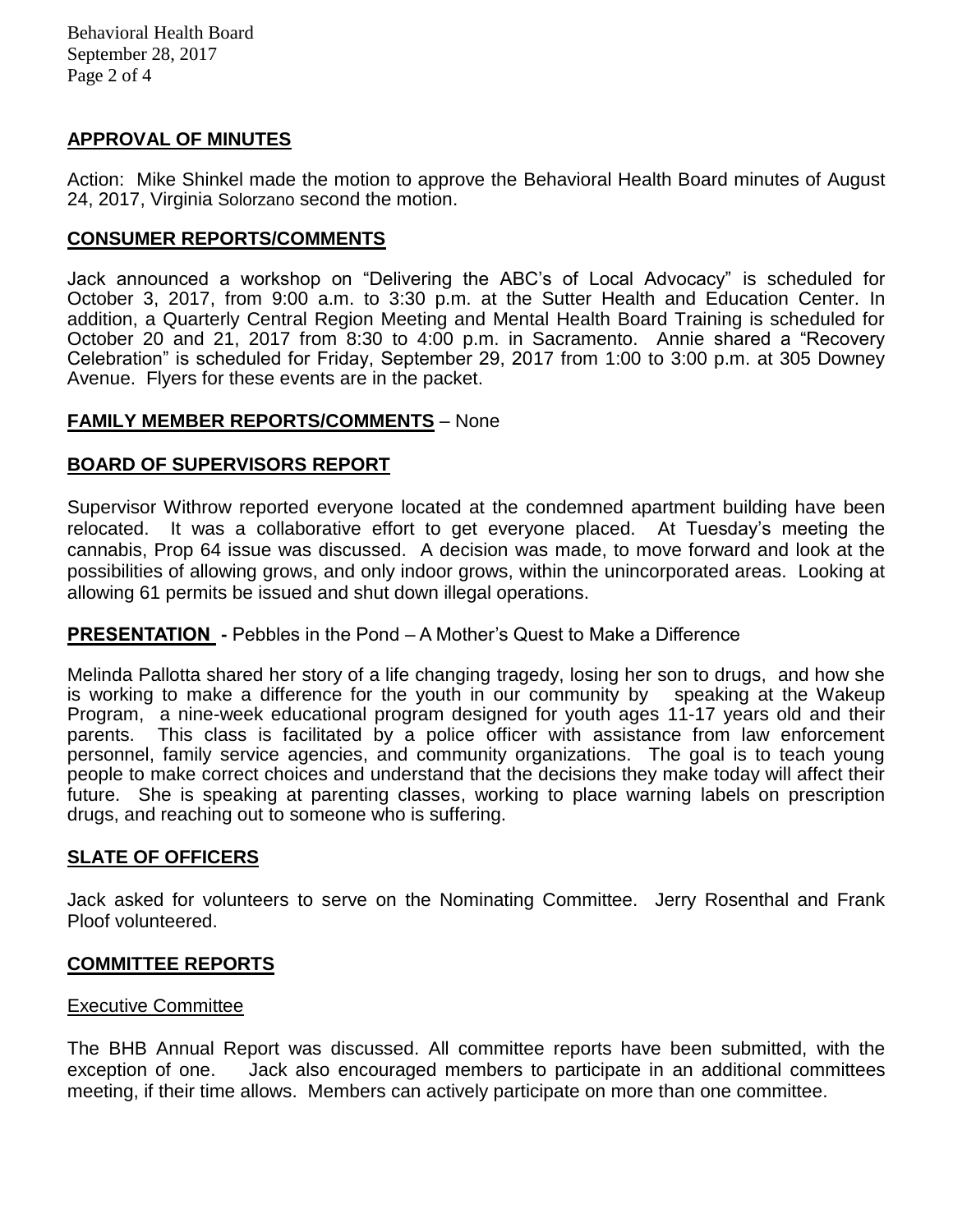Behavioral Health Board September 28, 2017 Page 3 of 4

#### Administrative, Fiscal Management Committee

The committee met today and reviewed the draft for the Annual Report they plan to submit. The next meeting is scheduled for January 25, 2018.

#### Managed Care Committee

Jack reported Tony Vartan, Director of DBHC has accepted a job as the Mental Health Director for San Joaquin County.

#### Prevention and Community Education/Outreach Committee

Jill reported the committee is working on getting their goals established. The committee has also been attending events in the community. The committee is planning a table presentation at the Aging Conference in October.

#### Impact – Department Run Services Committee

Vern reported the committee visited the Wellness Center at 500 N.  $9<sup>th</sup>$  Street. The program has a coffee shop and drop in center. The program does case management for 400 individuals. The program is down two clerical staff and two case managers. It was noted that the tools for the job were out dated.

#### Impact – Contract Run Services Committee

Frank reported the committee is recruiting members. With Tony's resignation from the Board, the committee now has two Board members. Frank also reported the committee's site visit schedule has been completed through the end of the year. Programs are invited to present at the meeting and later a site visit is scheduled. The committee visited the Telecare site in August and plans to visit Turning Point this month.

## **CULTURAL COMPETENCY, EQUITY AND SOCIAL JUSTICE COMMITTEE (CCESJC)**

Carmen gave highlights from the September meeting that included a presentation from Diane T. Rose, MFT, on the Life Path Program. The Cultural Competency Newsletter is included in the packet.

## **DEPARTMENT REPORT**

Rick DeGette thanked Melinda Pallotta for sharing her story. He also thanked Cherie Dockery for her report at the last BHB meeting discussing some of the BHRS challenges.. BHRS has completed a very comprehensive review of Laura's Law for the county and are in the process of convening a workgroup to develop a proposal for a three-year pilot to the Board of Supervisors for consideration. Debra Buckles will be the point person for the process and planning. BHRS have received approval for our continued drug MediCal Organized Delivery System Waiver, which will enable us to deliver a more robust delivery system of services. Sixteen new positions were requested in the budget proposal and were approved by the Board of Supervisors. The application for No Place Like Home funding to begin planning was submitted to the Board of Supervisors and has been approved.